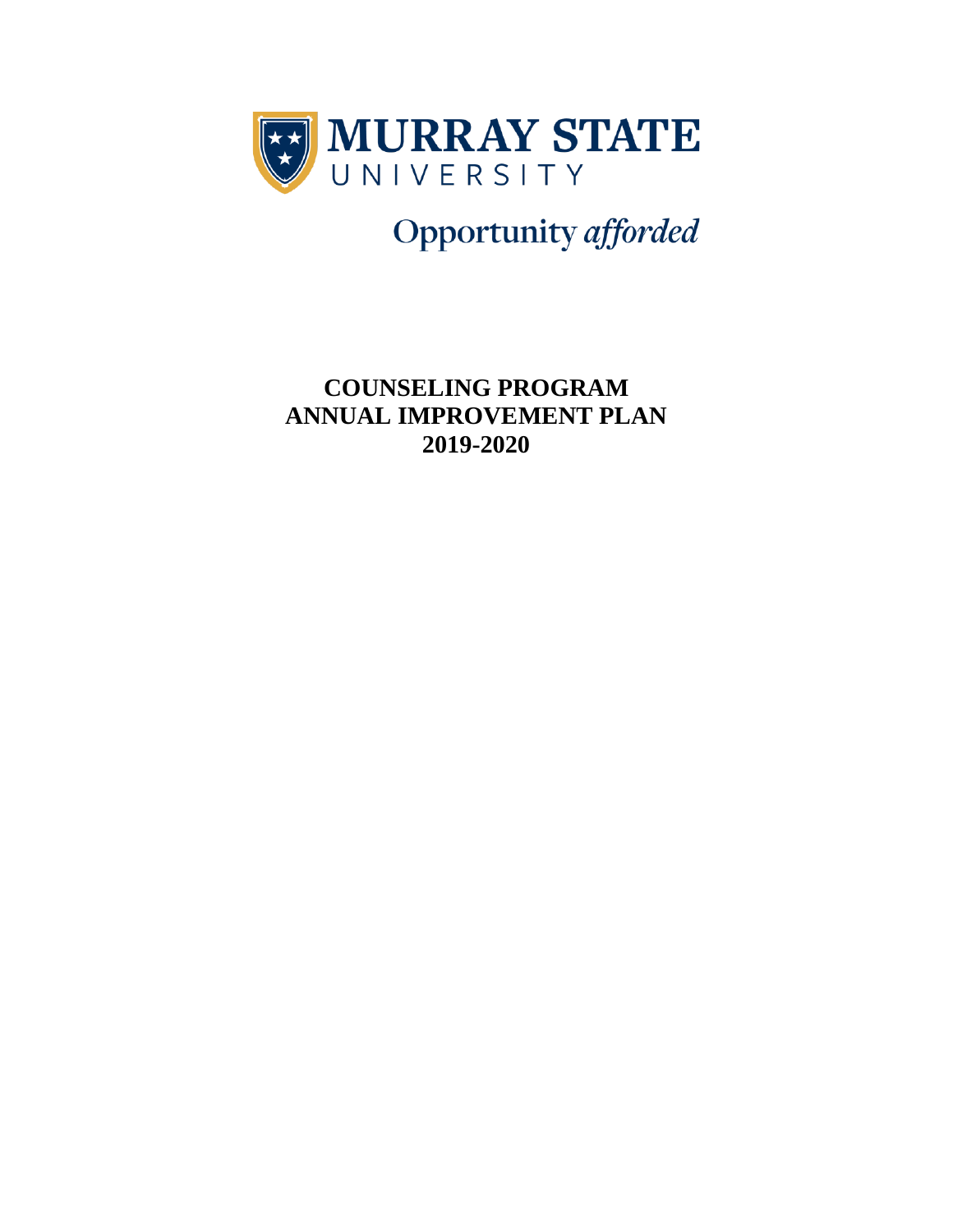## **Annual Improvement Plan**

**Student Learning Outcomes (SLO's):** The Counseling Program admitted 21 students and graduated 7 students during the 2018-2019 academic year. The CNS faculty reviewed each CACREP standard for every student in courses during the 2018-2019 academic year. Below is an overview of the results.

**Disposition Standards:** Student dispositions are measured after CNS 619- Foundational Counseling Techniques ( $n = 10$ ), CNS 790- Practicum ( $n = 6$ ), and CNS 795- Internship II ( $n = 3$ ). All students met or exceeded the dispositional standards at these points in their programs.

**Clinical Standards:** During their clinical experiences (CNS 790- Practicum [n = 6], CNS 794- Internship I  $[n = 4]$ , and CNS 795- Internship II  $[n = 3]$ , students counseling skills are assessed by faculty supervisor and site supervisor. All students met or exceeded the clinical standards at these points in their programs.

**Capstone Projects:** Students complete three capstone assignments during the course of their counseling program (CESA  $[n = 6]$ , Oral Defense  $[n = 3]$ , and CPCE  $[n = 2]$ ). All students met or exceeded the capstone projects at these points in their programs.

**Core Standards:** Each Core CACREP standard is assessed via an assignment, evaluation, or task in the program. Faculty review each standard for each student. All core standards were met by all students.

**Clinical Mental Health Counseling Standards:** Each CMHC CACREP standard is assessed via an assignment, evaluation, or task in the program. Faculty review each standard for each student in the CMHC program; all CMCH standards were met.

**School Counseling Standards:** Each SC CACREP standard is assessed via an assignment, evaluation, or task in the program. Faculty review each standard for each student in the SC program; all SC standards were met.

**Plan for improvement:** The CNS Program will continue to work on various areas to enhance the curriculum and the learning experiences for students. For instance, in preparation for accreditation under the 2016 CACREP standards, counseling faculty will begin to align each course syllabus with the new standards. The counseling program will also develop Key Performance Indicators for the Core and for the CMHC program. The CMHC program will consider the impact of moving forward with accreditation for the CMHC Program only; SC program will maintain accreditation under CAEP.

In the upcoming year, after assessing results of stakeholder surveys and SLO analysis, specific programmatic adjustments that will be made include:

❖ Adopting a new textbook for CNS 625, Legal and Ethical Issues in Counseling.